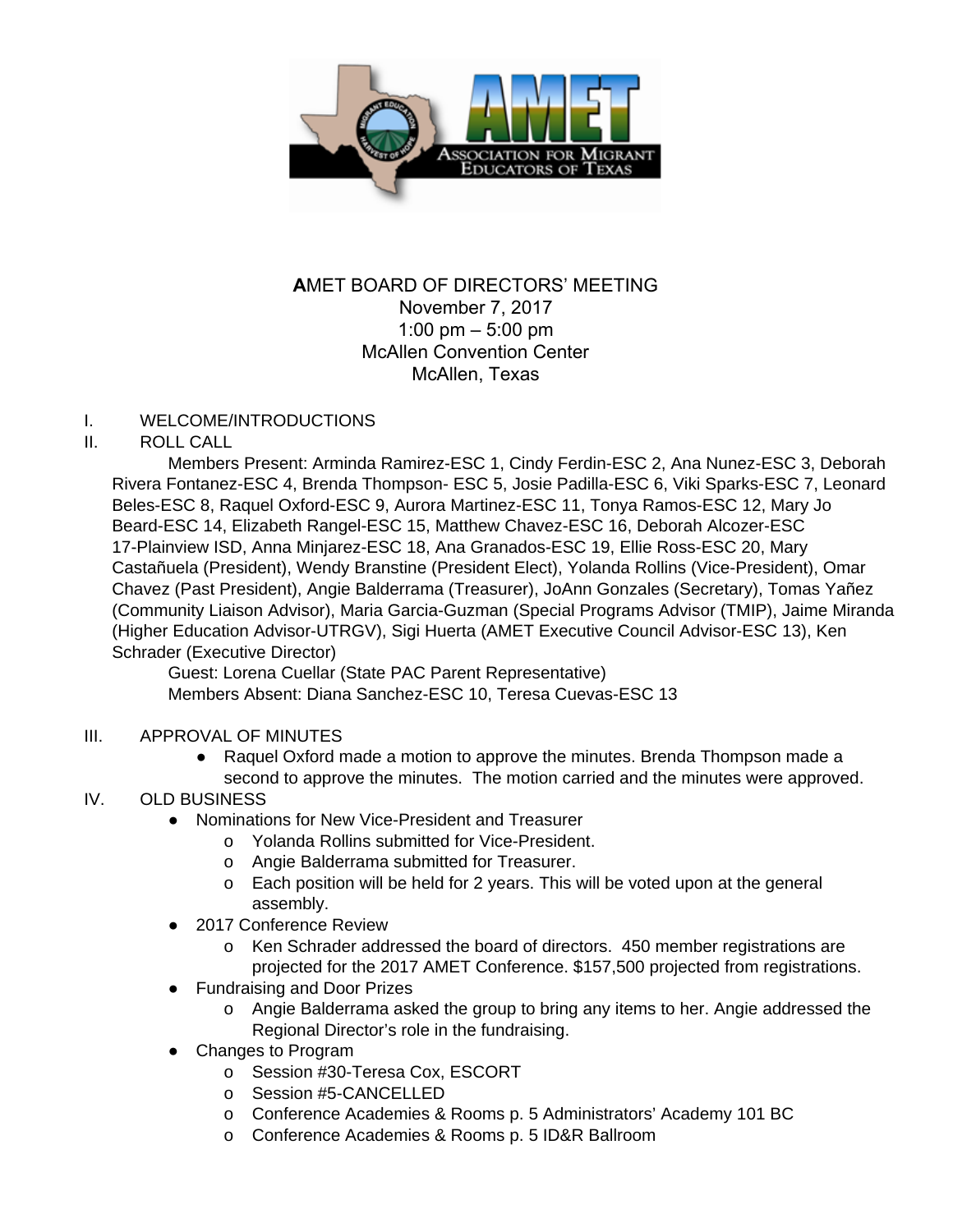- Other Items
	- o p. 4-5 Conference at a Glance
	- o Wednesday changes-Opening General Sessions, Academies, full day on Wednesday, TMIP student recognitions on p. 48
	- o Thursday afternoon-Dr. Lisa Ramirez, USDE will address the AMET membership
	- o Friday morning-Special interest session with Roger Rosenthal

## V. NEW BUSINESS

- AMET Membership Meetings, Elections, and Feedback (Red Shirt-Thursday)
	- o Regional AMET Membership Meetings p. 46 room assignments, Notes page to be completed by Regional Directors
	- o Elections-Elections of Regional Directors and Alternate Regional Directors
	- o Feedback-Take Regional Directors' packets back to Mary Castañuela at the pay table.
- Facilitating Duties and Training
	- o Wendy Branstine reviewed facilitating duties. Room assignments were passed out to the group.
	- o Powerpoint summary, evaluation, minutes left pages, full session page, etc.
- Recruitment and Retention of Membership/Conference Attendance
	- o Mary Castañuela addressed the concern with federal funding.
	- o There was discussion over whether a person could be a member without attending the conference.
	- o The Board of Directors will review past minutes to see if we chose to remove the personal membership separated from the AMET Conference. This item was tabled until February 2018 and until more data can be gathered and past minutes are reviewed.
	- o 450 participants registered to date. At the membership meeting, ask the members for ideas on how to increase membership.
	- o Members asked that AMET look at holding the conference in a more central location because travel to South Padre/McAllen/South Texas had become almost too expensive, several of the northern ESCs were not able to continue to support the conference because of the expense as well as lower travel budgets, etc. Ken will create a RFP for the Austin area to see what type of proposal is available from the Austin area hotel.
	- o Twitter Account and Photo Booth are two new areas added to promote participant interaction.
- Upcoming Conference Locations and Dates
	- o 2018 AMET State Conference, November 7-9, 2018, South Padre Island Convention Centre, South Padre Island, Texas
	- o 2019 AMET State Conference, November 6-8, 2019, Omni San Antonio @ the Colonnade, San Antonio, Texas
	- o 2020 AMET State Conference, November 11-13, 2020, South Padre Island Convention Centre, South Padre Island, Texas
- 2018 Conference Theme Submissions
	- o February 9, 2018
- VI. COMMITTEE UPDATES/CHAIR ASSIGNMENTS
	- By-Laws (Tomas Yañez, Chair)
		- o Tomas Yañez reported to the group on the need for an Advisor to the Executive Council. Tomas told about the changes to the by-laws. The other change addressed was with the Higher Education Advisor.
	- Nominations/Elections (Vice-President, Chair)
		- o Yolanda Rollins-Vice-President
		- o Angie Balderrama-Treasurer
	- Awards (Maria Garcia-Guzman, Chair)